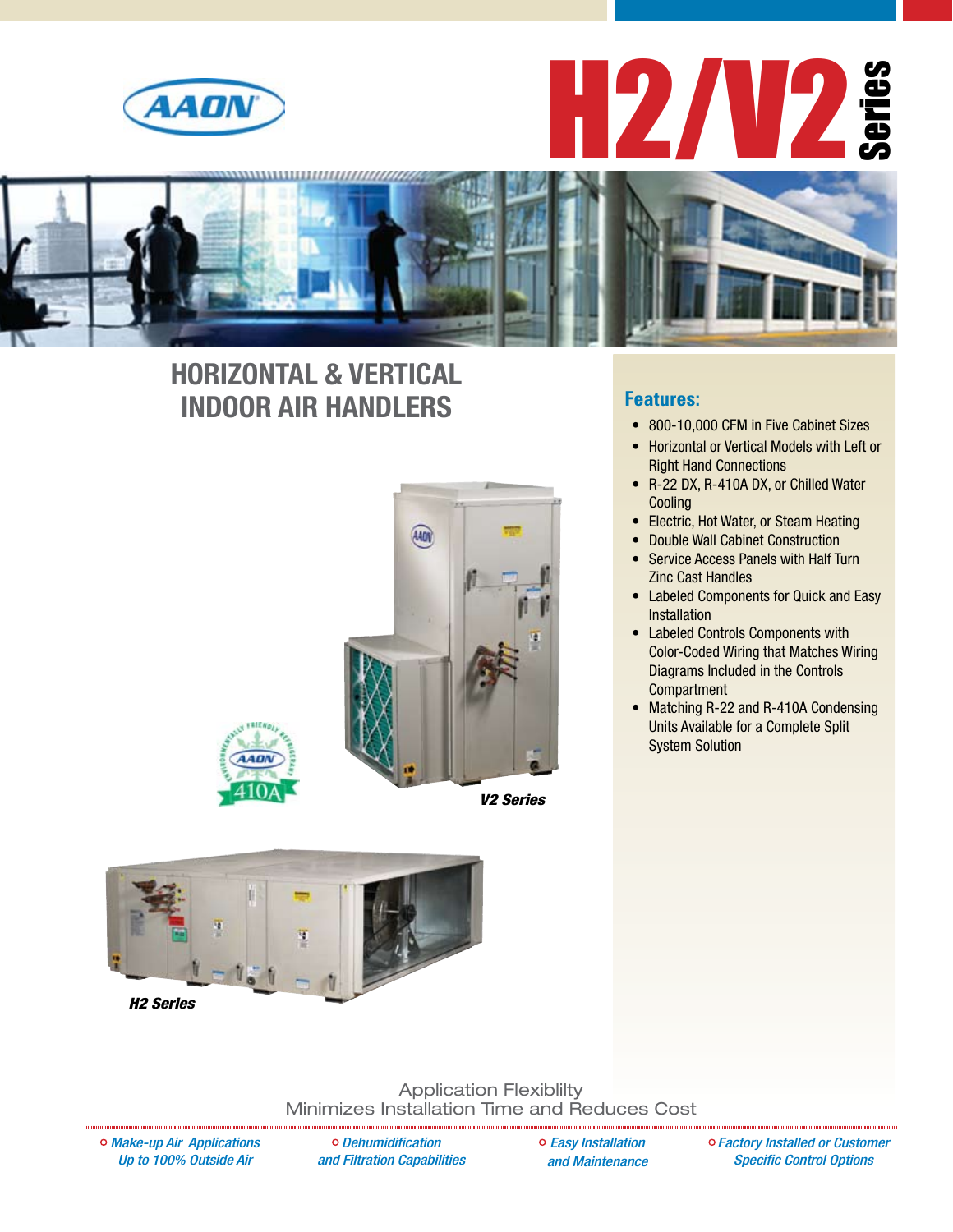

*The H2/V2 Series includes air handlers for both horizontal and vertical applications. They have been designed and engineered for a wide variety of heating, cooling, dehumidifying, filtering, and ventilating applications. Standard 1" fiberglass double wall construction with a backward curved plenum blower provides quiet, energy efficient operation. Five horizontal and five vertical models in the range of 800-10,000 CFM provide application flexibility. All H2/ V2 Series air handlers and components are factory assembled for quick job site start up.*

### **Superior Features**

- $\cdot$  Direct drive forward curved blower on A cabinet models and belt-driven backward curved plenum blower assembly on B-D cabinet models provide energy efficient airflow.
- Service access panels, with half turn zinc cast handles, and filter access panels, with hand latches, allow for quick and easy maintenance.
- Double wall galvanized steel construction with a painted cabinet exterior allows the unit to be easily cleaned on both the outside and inside.
- Single point power connection and 24V control circuit transformer allow for quick start up.
- Sloped drain pan, with drain connections available on either side of the unit, make the unit easy to install.
- Factory installed TXV reduces start up time

### **Premier Options**

- 2" or 4" MERV 7 pleated filters
- Chilled water coil, R-22 DX, or R-410A DX unit cooling options.
- Electric, hot water, or steam heat options provide heating design flexibility.
- Modulating hot gas reheat for energy efficient comfortable dehumidification.
- External hot gas bypass for coil freeze protection, especially in make up air applications.
- Factory installed mixing boxes for application flexibility.
- Oversized face area coil options on  $C, C+,$  and D cabinets models and oversized and high efficiency motor options provide job flexibility.
- Stainless steel condensate drain pan option for maximum drain pan corrosion protection.

| $H2-V2$<br>Model    | <b>Nominal</b><br><b>CFM</b> | <b>Width</b> | <b>Height</b> | Length* |
|---------------------|------------------------------|--------------|---------------|---------|
| $H2-A$              | 800-1,200                    | 28           | 19            | 44      |
| $H2-B$              | 1,200-2,000                  | 42           | 19            | 51      |
| $H2-C$              | 2,000-4,000                  | 60           | 25            | 59      |
| $H2-C+$             | 4,000-6,000                  | 80           | 25            | 66      |
| $H2-D$              | 6,000-10,000                 | 104          | 32            | 72      |
| $V2-A$              | 800-1,200                    | 30           | 39            | 31      |
| $V2 - B$            | 1,200-2,000                  | 30           | 53            | 33      |
| $V2-C$              | 2,000-4,000                  | 40           | 67            | 42      |
| $V2-C$ <sup>+</sup> | 4,000-6,000                  | 40           | 81            | 50      |
| $V2-D$              | 6.000-10.000                 | 56           | 91            | 48      |







*V2 Series*

*All dimensions are in inches. \* H2 & V2 lengths include a filter box.*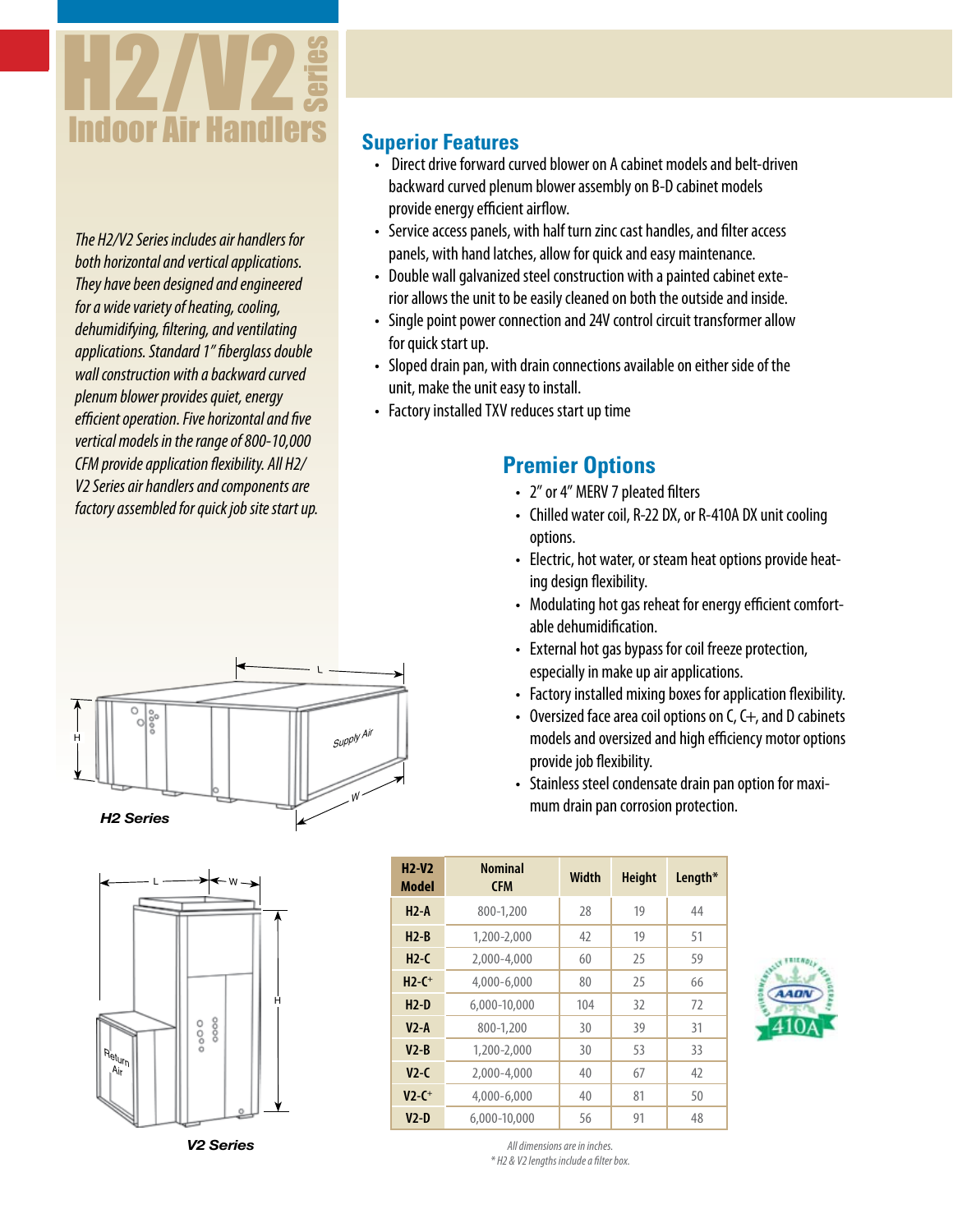## **Serviceability and Application Flexibility**



#### **Split System Modulating Hot Gas Reheat**

This premier option provides energy efficient dehumidification, even at low sensible heat loads, without the temperature swings common with On/Off reheat systems. During dehumidification mode the system uses a factory installed reheat coil (not subcooling), modulating valves, and a DDC controller to dehumidify the air while at the same time supplying comfortable, neutral temperature, air.



### **Facts About AAON H2/V2 Air Handlers**

*Energy Efficient*…. .When matched with AAON condensing units, AAON DX split systems provide consistent comfort with low energy consumption. Factory installed chilled water, hot water, and steam coil options allow H2/ V2 air handlers to be included in a wide variety of energy efficient systems.

**Lower in First Cost.....Many factory installed options** and standard factory wiring and piping allow AAON air handlers to be ready for quick and easy field installation, saving time and money on the job site.

**Lower in Maintenance Cost....**Service access panels with zinc cast handles and labeled components with colorcoded wires and wiring diagram make servicing the unit less time consuming.

*Reliability*…..Construction features, such a double wall construction, and serviceability features, such as filter access panels with latches that open by hand, make H2/ V2 air handlers long lasting. Factory engineered, designed, and installed options are more reliable than field installed add-on options.

*Wide CFM Range*....H2/V2 Series air handlers are each available from 800 to 10,000 CFM with 5 overlapping cabinet sizes that allow the air handler to match the job requirements.

Additional AAON Modular air handlers are available from 1,000-51,500 CFM with a wide range of modular configurations to meet job requirements and AAON outdoor air handlers are available from 800 to 68,000 CFM with a wide array of features and options.

*Flexibility*….. .AAON air handlers can be used in many different applications with other AAON equipment or with previously installed system components. With superior features and premier options, including factory installed controls by others, AAON provides air handling solutions.